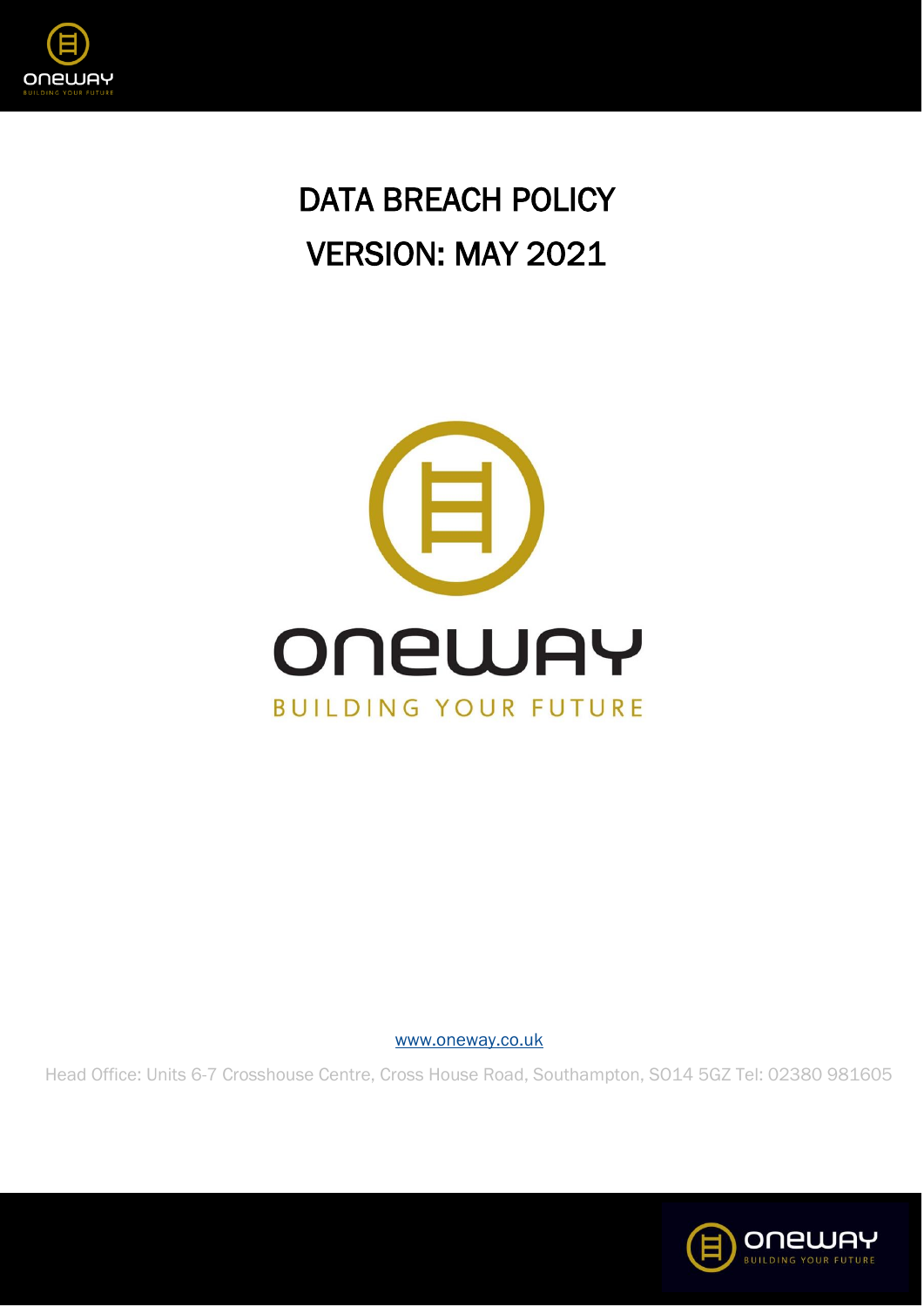

# Data Security Background

Data security breaches are increasingly common occurrences, whether these are caused through human error or via malicious intent. As technology trends change and the creation of data and information grows, there are more ways in which data can be breached. One Way need to have in place; a robust and efficient process for responding to any reported data security breaches, to ensure it can act responsibly in reporting data breaches to the ICO and protecting One Way's data as much as possible.

## Aim

The aim of this policy is to standardise business wide the response to any reported data breach incident and ensure that each incident is appropriately logged and managed in accordance with the ICO.

By adopting a standardised consistent approach to all reported incidents, it aims to ensure that:

- All incidents are recorded and documented
- The impact of the incident is understood and action is taken to prevent further damage
- That any external bodies or data subjects are notified if their data has been breached
- All incidents are dealt with in a timely manner and normal operations restored
- If an incident occurs, each incident is reviewed to identify if improvements need to be made in our policies and procedures
- All incidents that include a breach of personal data must be reported to the ICO within 72 hours of finding out that they have happened

## **Definition**

A data security breach is considered to be "any loss of, or unauthorised access to data". Examples of data security breaches may include:

- Loss or theft of data or equipment which data is stored
- Unauthorised access to confidential or highly confidential data
- Equipment failure
- Human error
- Unforeseen circumstances such as a fire or flood
- Hacking attack
- 'Blagging' offences
- Sending personal data to an incorrect recipient
- Loss of availability of personal data.

## Scope

This policy applies to all One Way information, regardless of format and is applicable to all staff, visitors, contractors and third parties acting on behalf of One Way.

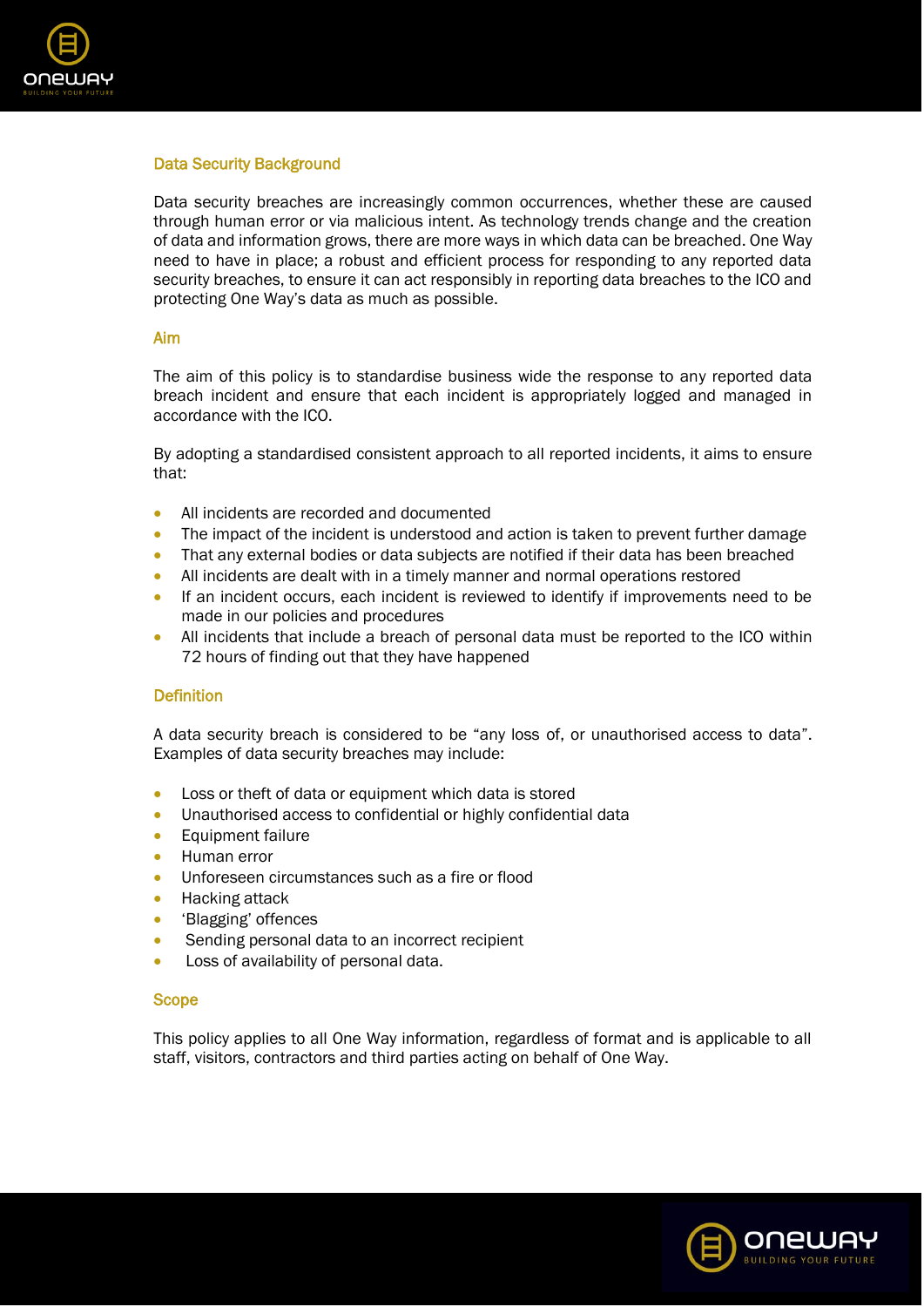

## Containment and Recovery

As soon as a data security breach has been detected or is suspected the following steps should be taken:

- 1. Identify who should lead on investigating and managing the breach. In most cases this should be directed to the Executive Office to be dealt with
- 2. Establish who within One Way, any third parties and if data subjects should be aware of the breach. Nasstar, our IT provider must also be notified immediately
- 3. Identify and implement any steps required to contain the breach. For example, isolating of/closing a compromised section of the network, finding a lost piece of equipment or simply changing a password
- 4. Identify and implement any steps required to recover any losses and limit the damage of the breach. Establish whether there is anything that can be done to recover any losses and limit the damage the breach can cause. As well as the physical recovery of equipment, this could involve the use of backups to restore lost or damaged data
- 5. If appropriate inform the police

#### Assessing the Risks

Some data security breaches will not lead to risks beyond possible inconvenience and may not stop One Way team members from doing their job. An example might be where a server has been damaged beyond repair, but all files have been backed up and can be recovered. While these types of incidents can still have significant consequences, these risks are very different from those posed by, for example, the theft of the database, the data on which may be used to commit identity fraud.

Before deciding on what steps are necessary to contain the breach, assess the risks which would most be associated with the breach, for example:

- What type of data is involved?
- How sensitive is the data that has been breached?
- If data has been lost or stolen, is there any protection in place such as encryption?
- If data has been stolen, it could be used for purposes which are harmful to the individuals to whom the data relates to
- If the data has been damaged. this poses a different type and level of risk, for example unforeseen circumstances such as flood, fire or power failures etc.
- What could the data that has either been lost or stolen tell a third party about the individual?
- How many individual's personal data have been affected?
- Who are the individuals whose data has been breached? Whether they are team members, candidate or clients.
- What harm can come to this individuals? Are there risks to physical safety, reputation, financial loss or a combination of these?
- If individuals' bank details have been lost, consider contacting the individuals bank themselves for advice on anything the can do to help prevent fraudulent use.

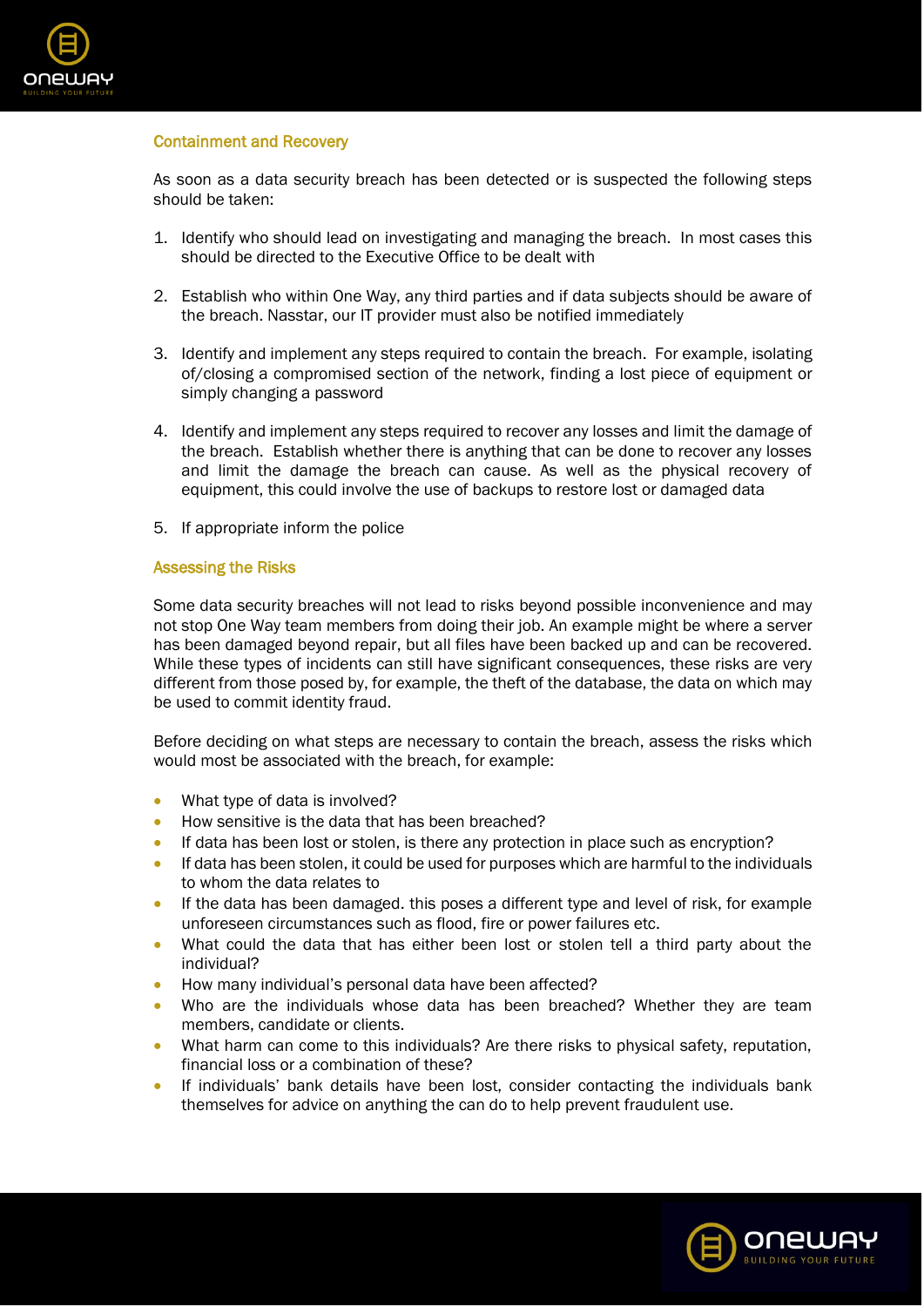

# Notification of Breaches

When a breach occurs One Way will need to assess the situation to see who needs to be informed about the breach. Just because a breach has happened, doesn't mean that all persons need to be notified. Notifications should have a clear purpose, whether is to notify individuals or third parties that have been affected.

The list below identifies who should be notified depending on what type of breach One Way has had.

| <b>Type of Breach</b>                                   | Who to Notify                                          | Contact                          | <b>Contact Details</b>                                         |
|---------------------------------------------------------|--------------------------------------------------------|----------------------------------|----------------------------------------------------------------|
| A breach that does not affect<br>an individual's data.  | <b>Operations Assistant</b>                            | Abbie McMahon-Smith              | 023 8098 1605<br>AbbieMcmahon-Smith@oneway.co.uk               |
|                                                         | <b>Operations Director</b>                             | Duncan Bartlett                  | 023 8098 1605<br>DuncanBartlett@oneway.co.uk                   |
| Loss of data<br>(loss of<br>mobile<br>laptop,<br>phone) | <b>Operations Assistant</b>                            | Abbie McMahon-Smith              | 023 8098 1605<br>abbieMcmahon-Smith@oneway.co.uk               |
|                                                         | <b>Operations Director</b>                             | Duncan Bartlett                  | 023 8098 1605<br>AbbieMcmahon-Smith@oneway.co.uk               |
|                                                         | Nasstar                                                | Nasstar                          | 01604826580<br>itsupport@nasstar.co.uk                         |
|                                                         | Onecom (Vodafone)                                      | Onecom                           | 0330 0240000                                                   |
| <b>Human Error</b>                                      | <b>Operations Assistant</b>                            | Abbie McMahon-Smith              | 023 8098 1605<br>AbbieMcmahon-Smith@oneway.co.uk               |
|                                                         | <b>Operations Director</b>                             | <b>Duncan Bartlett</b>           | 023 8098 1605<br>DuncanBartlett@oneway.co.uk                   |
| Unforeseen circumstances<br>such as fire or flood       | <b>Executive Office</b>                                | <b>Executive Team</b>            | 023 8098 1605<br>exective@oneway.co.uk                         |
| Hacking attack                                          | <b>Operations Assistant</b>                            | Abbie McMahon-Smith              | 023 8098 1605<br>AbbieMcmahon-Smith@oneway.co.uk               |
|                                                         | <b>Operations Director</b>                             | Duncan Bartlett                  | 023 8098 1605<br>DuncanBartlett@oneway.co.uk                   |
|                                                         | Nasstar                                                | Nasstar IT Support               | 01604826580<br>itsupport@nasstar.co.uk                         |
|                                                         | Mercury1                                               | Support Team<br><b>Stew Ward</b> | 023 8000 7008<br>support@mercury1.co.uk<br>stew@mercury1.co.uk |
| Breaches that we need to<br>notify the ICO about        | <b>ICO</b><br>(Information<br>Commissioner'<br>Office) | <b>ICO Helpline</b>              | 0303 123 1113                                                  |

Each situation needs to be assessed to see if we need to notify the ICO and if an individual is affected. For example, if we have had a breach that affects a large amount of individuals then we need to notify the ICO within 72 hours; however, if we had a breach that didn't affect an individual's data then we still need to document this, but we don't need to notify the ICO and just need to document why we have not decided to notify them.